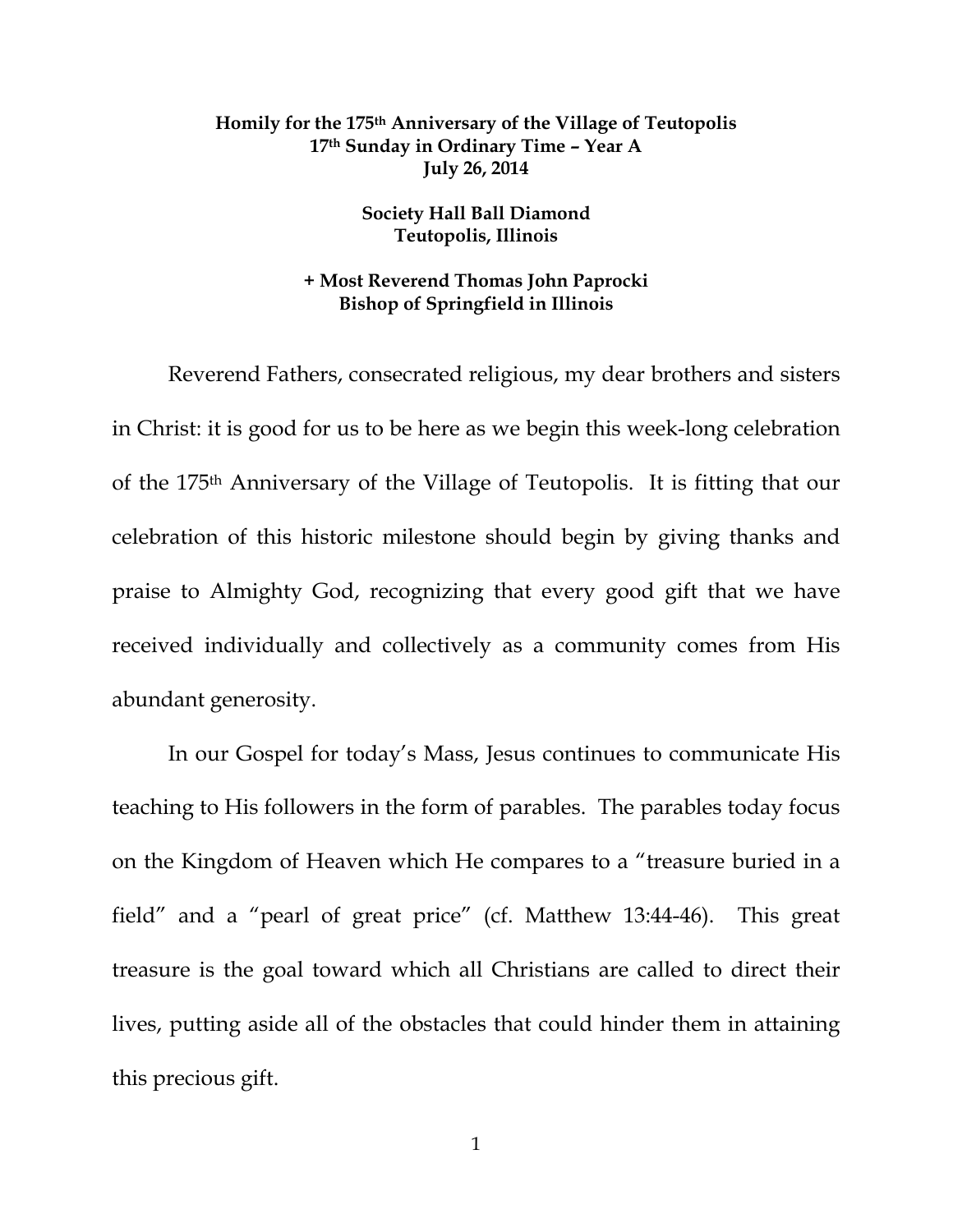This teaching about the importance of the Kingdom of Heaven represents the fulfillment of all that had been written previously in the Law and the Prophets. This is indicated in the words which Jesus speaks at the conclusion of the Gospel where He says that "every scribe who has been instructed in the kingdom of heaven is like the head of a household who brings from his storeroom both the new and the old" (Matthew 13:52). One comes to a full appreciation of His teaching only in light of all that has been written in preparation for its coming. Jesus is inviting His listeners to recognize the value of the continuity of the old with the new, as opposed to seeing the old as something just to be thrown out in order to be replaced with that which is new and unique.

 This theme of the old and the new coming together to form a rich totality applies very well to the celebrations to take place throughout the coming week. Events and activities that are both current and historical will demonstrate that the Village of Teutopolis is best appreciated not just by looking at where we are now, but by seeing how all that has come before has defined and shaped the community in a profound and meaningful way.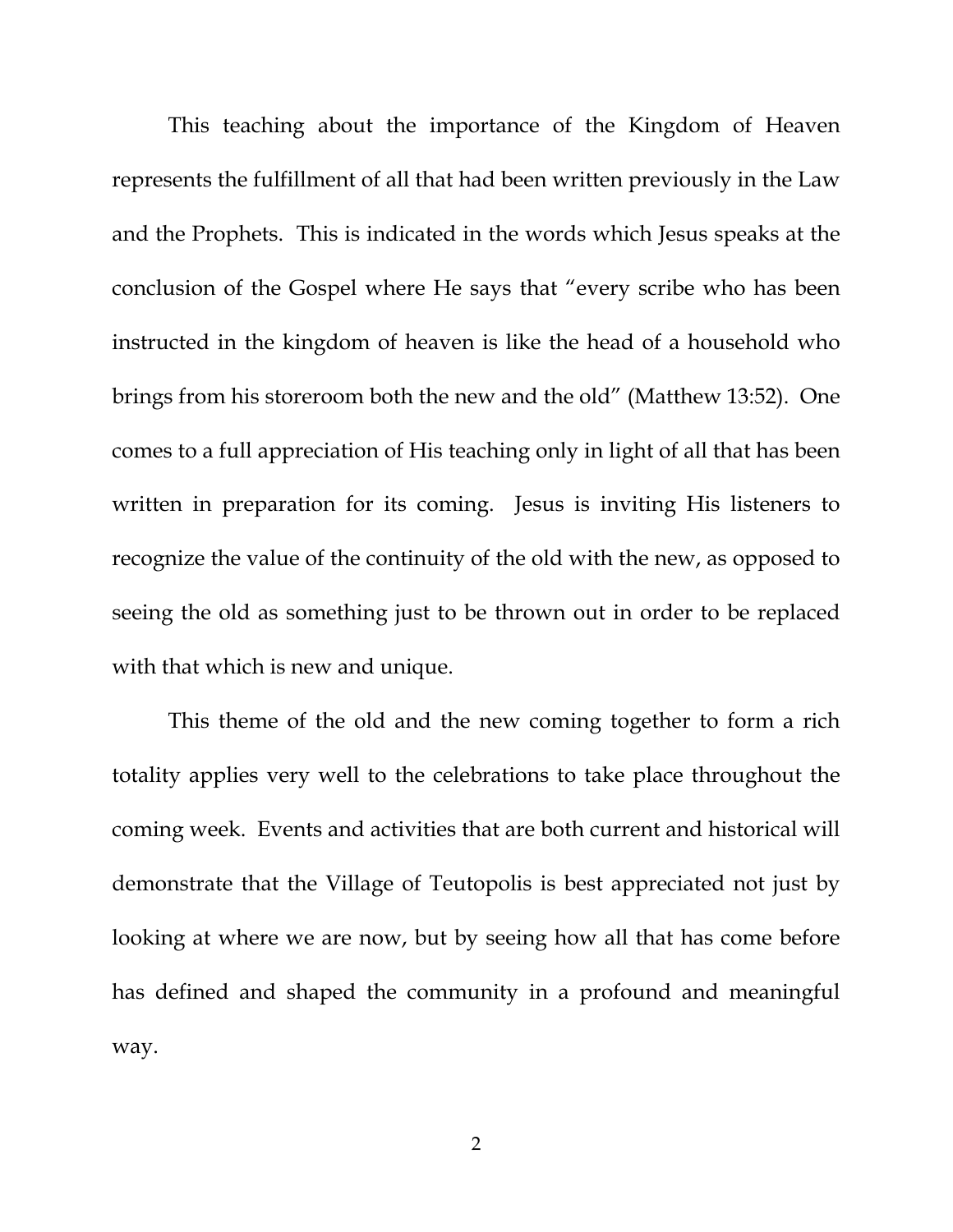The theme for this anniversary commemoration celebrates three areas that are of particular importance to this town: faith, family, and community. Our understanding of the significance of each of these elements is aided by being conscious of the connection that exists between that which is old and that which is new in the history of Teutopolis.

 In reviewing some of the history of this village, it is evident that there is a strong appreciation for the history of this community. Many of the articles reflect on the various businesses, industries, and institutions that have been a part of the day to day life of residents for the past 175 years. Such awareness reflects a community that is proud of all of those people, places, and events that define the unique and special identity of this village.

 A significant part of this unique identity is to be found in the families that make up the community. I have often heard people comment on how the families of this area are one of the defining characteristics that make the Village of Teutopolis so special. There is a great awareness for how many of these families have been around for a very long time and have contributed in significant ways to the prosperity of the community. People joke everybody living here is related to each another! Even if these jokes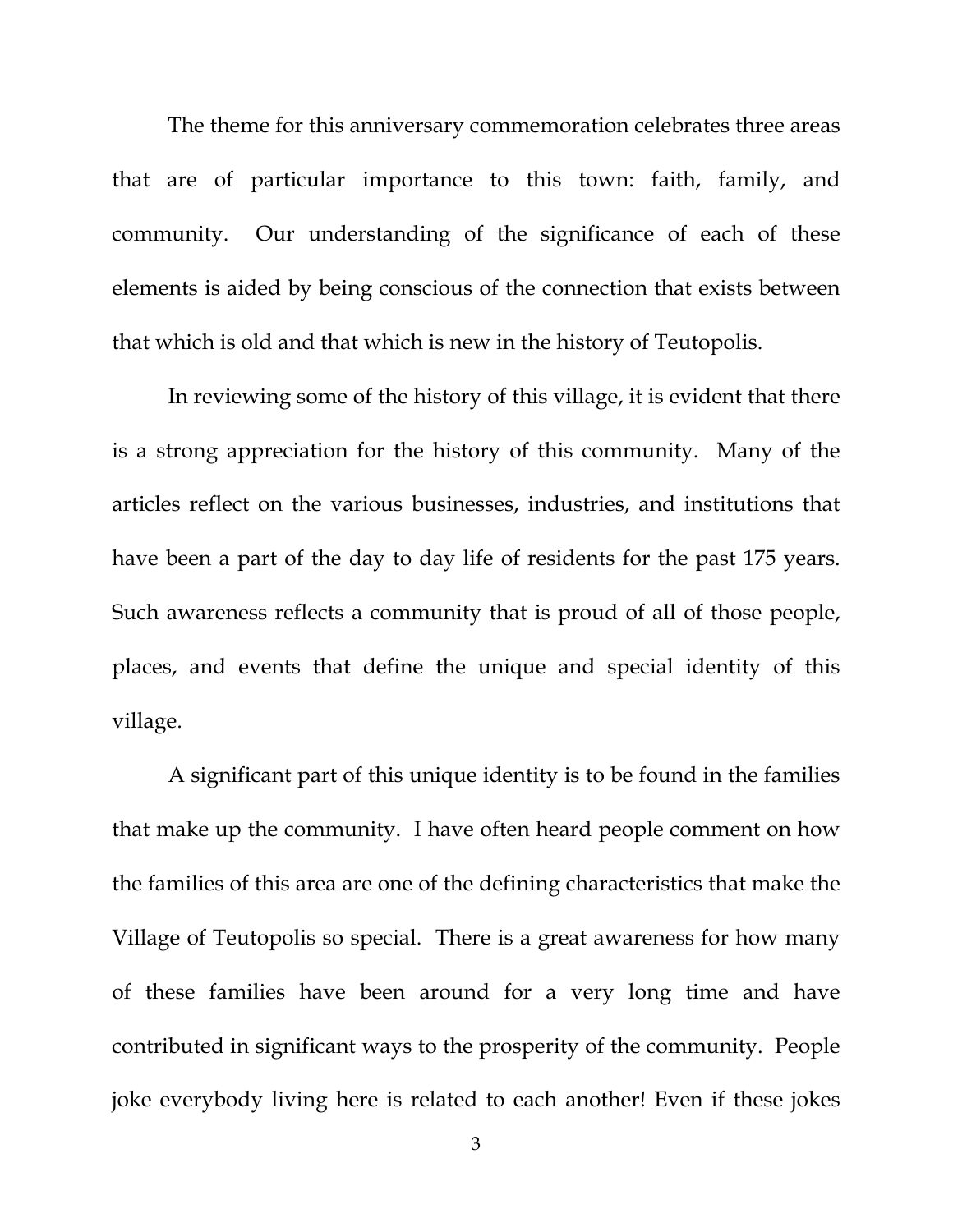are not true, there is certainly the feeling that the love of family permeates the entire community to the point that there is a great harmony that exists among the people here and that each person is respected and treated as being a part of one large family.

 The element that is most foundational to the identity of the Village of Teutopolis, however, is the Catholic faith. Our Mass here as the kickoff event for the whole week is but one example of how the faith is at the center of this community. This is due in large part to the presence of the Franciscan Friars who have been ministering to the faithful of this community for more than 150 years. In the introductory essay of the book commemorating this anniversary, Mr. Rick Siemer wrote that the early people of Teutopolis struggled, not being able to "hit their stride as a genuine community." What changed that was the arrival of the Franciscans who have brought them together as the family of God.1

 In addition to the Franciscan Friars, the work of other religious orders, especially the School Sisters of Notre Dame, has had a deep impact on the faith life of this community, particularly in the area of religious education. Teutopolis is among a very small minority where the public school system is able to include religious education before the beginning of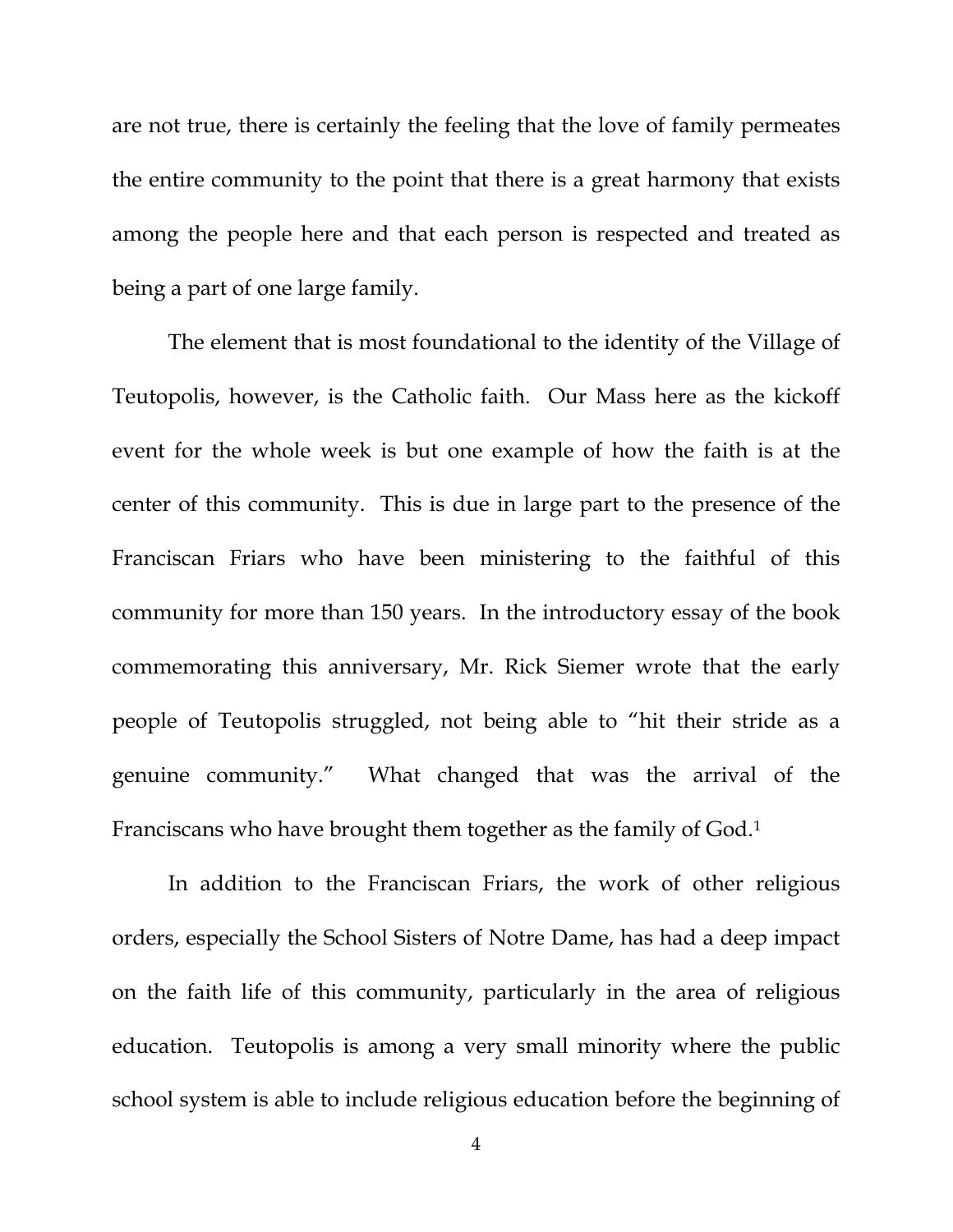the school day. Other members of the Franciscan family have helped to shape and guide the faith of this community, including the Third Order Secular Franciscans, who are celebrating 150 years in Teutopolis this year. One cannot adequately speak of how faith has been central to this community without mentioning the Knights of Columbus who have been a very visible and active part of the life of this village for 70 years.

 The Catholic faith has remained the same throughout the history of this village. The same truths that guided the early settlers to build the community, to persevere in the midst of challenges, and to rejoice in the blessings received, are those same truths that continue to guide this community today. From its very beginning, this community has understood that is was united together in the Body of Christ, and the members of this community reflect that belief in their concern for one another and their willingness to come to the aid of each person, seeing each as a brother or sister in Christ.

 In a society in which there are forces that continue to chip away at the religious foundations of our communities and families, it is important for you as a community to hold fast to your Catholic faith, remaining firmly rooted in that which is old and unchanging, so that it might shed light on